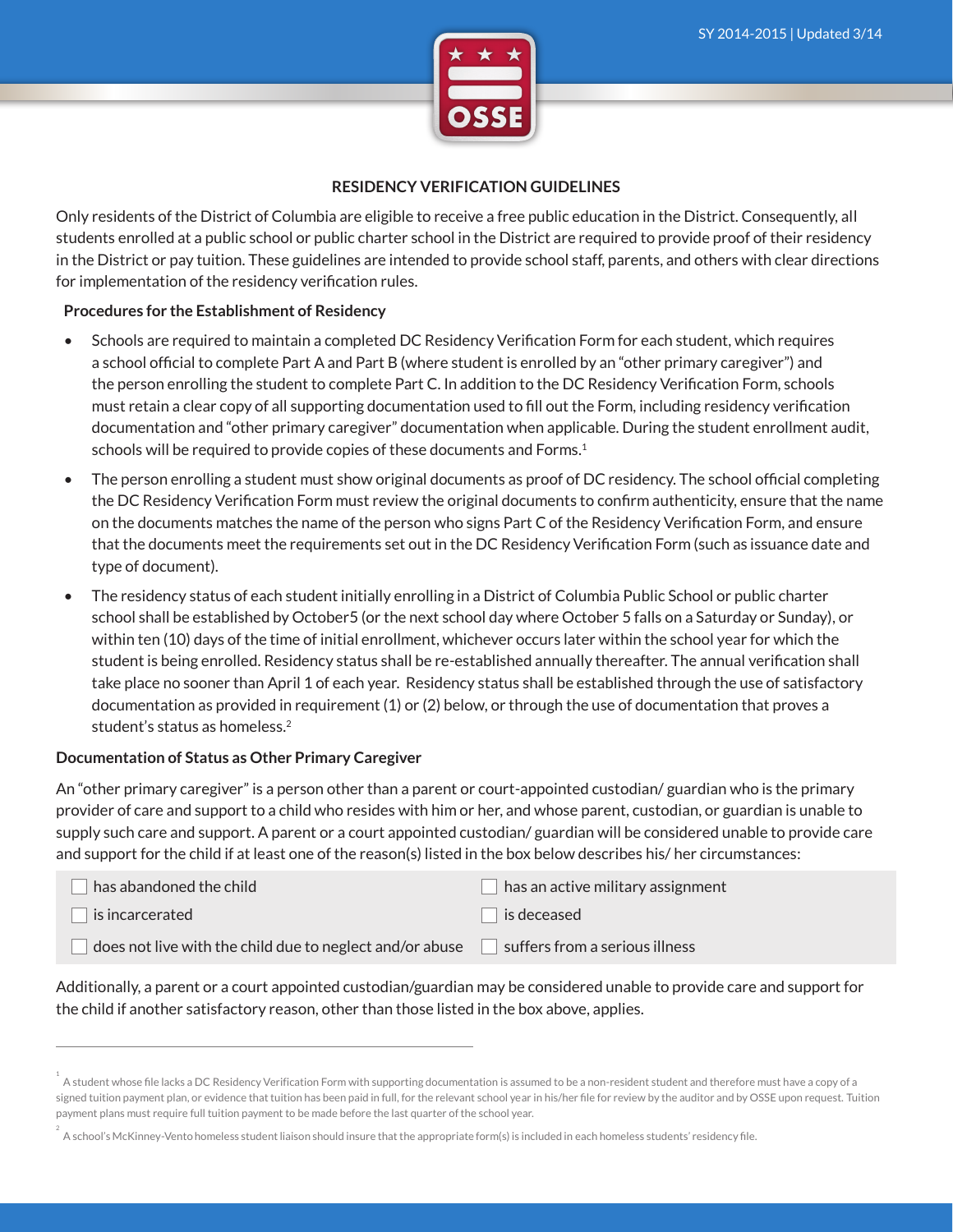

An 'other primary caregiver' must provide proof that he/ she is s the child's primary caregiver by submitting one of the following items as part of the residency verification process:<sup>3</sup>

- 1. Records from the previous school year indicating that the child is in the care of the caregiver, including:
	- a. Downloads from the STAR database;
	- b. Signed report cards; or
	- c. Other school records.
- 2. Immunization or medical records indicating that the child is in the care of the caregiver.
- 3. Proof that the caregiver receives public or medical benefits on behalf of the child, with an issue date within 12 months immediately preceding consideration of residency, including:
	- a. Supplemental Security Income annual benefits notification; or
	- b. TANF verification of income notice or recertification approval letter.
- 4. A signed statement, sworn under penalty of perjury<sup>4</sup>, that he or she is the primary caregiver for the student. The standard form can be obtained from the local school.
	- a. If a DCPS or charter school official suspects that the statement is false, he or she should enroll the student but refer the case to OSSE for investigation.
- 5. A written attestation from a legal, medical or social service professional<sup>5</sup> attesting to the caregiver's status relevant to the minor child, with an issue date within the past 12 months.

| One of the following items will suffice to establish District of Columbia residency:                                                                                                                                                                                                                                                                                                                                                                                                                            |                                                                                                                                                                               |  |
|-----------------------------------------------------------------------------------------------------------------------------------------------------------------------------------------------------------------------------------------------------------------------------------------------------------------------------------------------------------------------------------------------------------------------------------------------------------------------------------------------------------------|-------------------------------------------------------------------------------------------------------------------------------------------------------------------------------|--|
| <b>ITEM ACCEPTED FOR VERIFICATION OF DC RESIDENCY:</b>                                                                                                                                                                                                                                                                                                                                                                                                                                                          | <b>ITEM MUST SHOW:</b>                                                                                                                                                        |  |
| 1. A pay stub                                                                                                                                                                                                                                                                                                                                                                                                                                                                                                   | a. Issue date within the past 45 days;<br>b. Name of person enrolling the student;<br>c. Current DC home address; and<br>d. Withholding of DC taxes for the current tax year. |  |
| 2. Proof of financial assistance from the DC Government, in the<br>form of either a:<br>a. Temporary Assistance for Needy Families (TANF) verification<br>of income notice or recertification approval letter;<br>b. Medicaid approval letter or recertification letter;<br>c. Housing assistance letter from a housing shelter,<br>including contact name and phone number or a letter<br>from the Housing Authority; or<br>d. Proof of receipt of financial assistance from another DC<br>Government program. | a. Issue date within the past 12 months;<br>b. Name of person enrolling the student; and<br>c. Current DC home address.                                                       |  |
| 3. Supplemental Security Income annual benefits notification                                                                                                                                                                                                                                                                                                                                                                                                                                                    | a. Issue date within the past 12 months;<br>b. Name of person enrolling the student; and<br>c. Current DC home address.                                                       |  |
| 4. A copy of Form D40 certified by the DC Office of Tax and<br>Revenue                                                                                                                                                                                                                                                                                                                                                                                                                                          | Name of caregiver enrolling student<br>a.<br>Evidence of payment of DC taxes for prior tax year<br>b.                                                                         |  |
|                                                                                                                                                                                                                                                                                                                                                                                                                                                                                                                 |                                                                                                                                                                               |  |

# **REQUIREMENTS FOR PROVING RESIDENCY (1)**

<sup>3</sup> In addition to submitting one of the items in 1-5, the other primary caregiver must fulfill the requirements for proving residency.

<sup>4</sup> Refer to the Sworn Statement of Other Primary Caregiver Form issued by OSSE.

<sup>&</sup>lt;sup>5</sup> Refer to the Attestation for Other Primary Caregiver Form issued by OSSE.